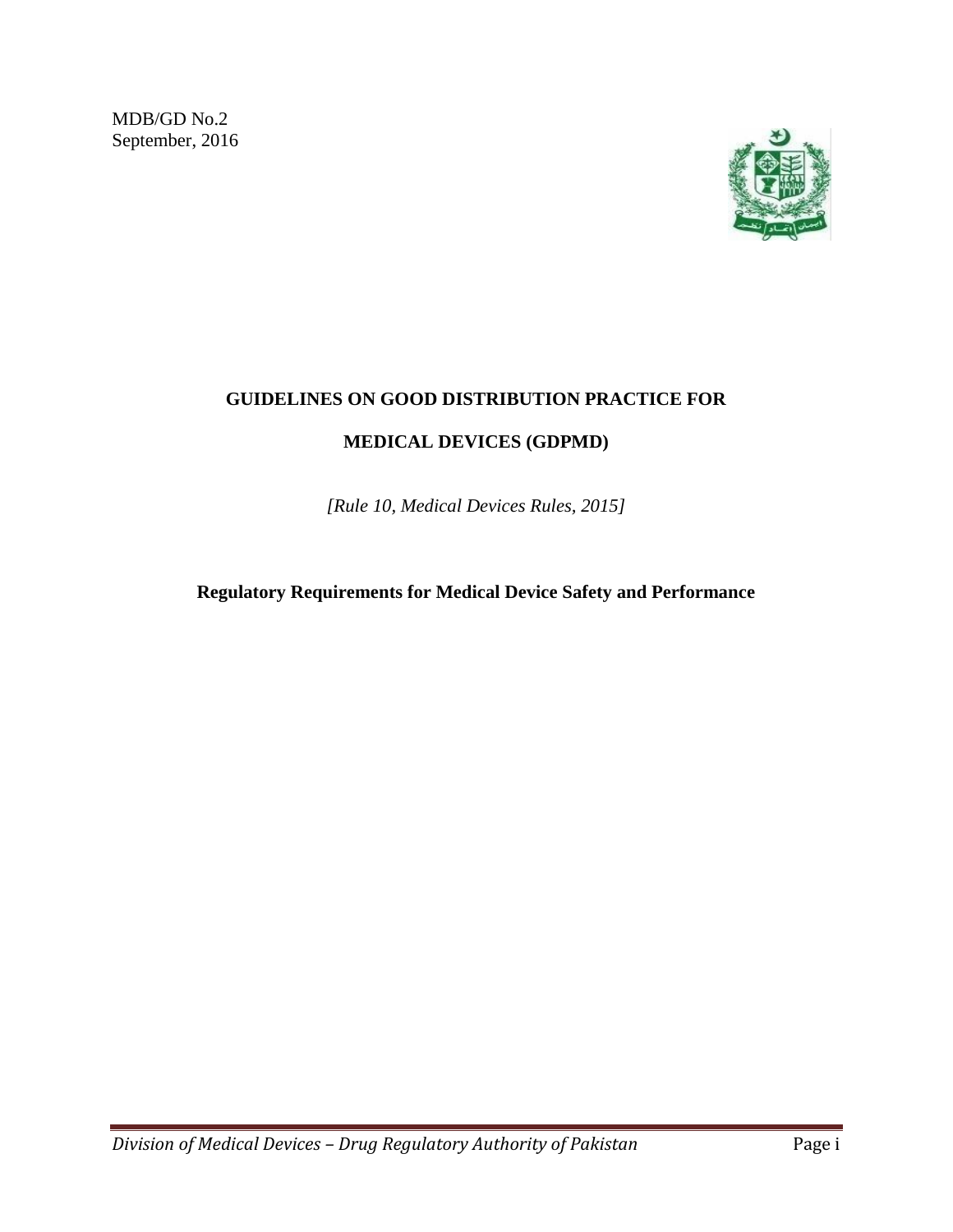#### *PREFACE*

*Distribution is an important activity in the integrated supply-chain of medical devices. Various personnel and entities are generally responsible for the product sourcing, procurement, transportation, delivery, storage, device tracking, installation, commissioning, service and maintenance and calibration need to be appropriately managed and controlled to ensure the safety and performance of medical devices at the point of use. The Guidelines on Good Distribution Practice for Medical Devices (GDPMD) is developed to elucidate the requirements for an appropriate management and control of these activities. GDPMD specifies the requirements for a quality management system to be established, implemented and maintained by an establishment in carrying out activities in medical device supply-chain to comply with Pakistan medical device regulatory requirements as stipulated in Medical Device Rules, 2015 and DRAP Act, 2012 and to demonstrate its ability to maintain quality, safety and performance of medical devices in compliance with the regulatory requirement throughout the supply-chain. It is the responsibility of the establishment to ensure that they are in compliance with all applicable laws. This document provides general guidance for GDPMD. Although it has been tried that the accurate information be provided, however the authority does not warrant its accuracy and completeness and therefore does not accept any liability for any error or omissions in this document or for any action or decision taken or not taken as a result of using of this document. In the event of any contradiction between the requirements of GDPMD and any written law, the latter shall prevail.*

#### **CONTACT INFORMATION**

For further information, please contact: Medical Devices Division, Drug Regulatory Authority of Pakistan, TF Complex, 7 Mauve Area, Sector G-9/4, Islamabad. Phone Nos. 051-9262180, 051-9262183. Email: [dir.md.mc@dra.gov.pk](mailto:dir.md.mc@dra.gov.pk) Website: [www.dra.gov.pk](http://www.dra.gov.pk/)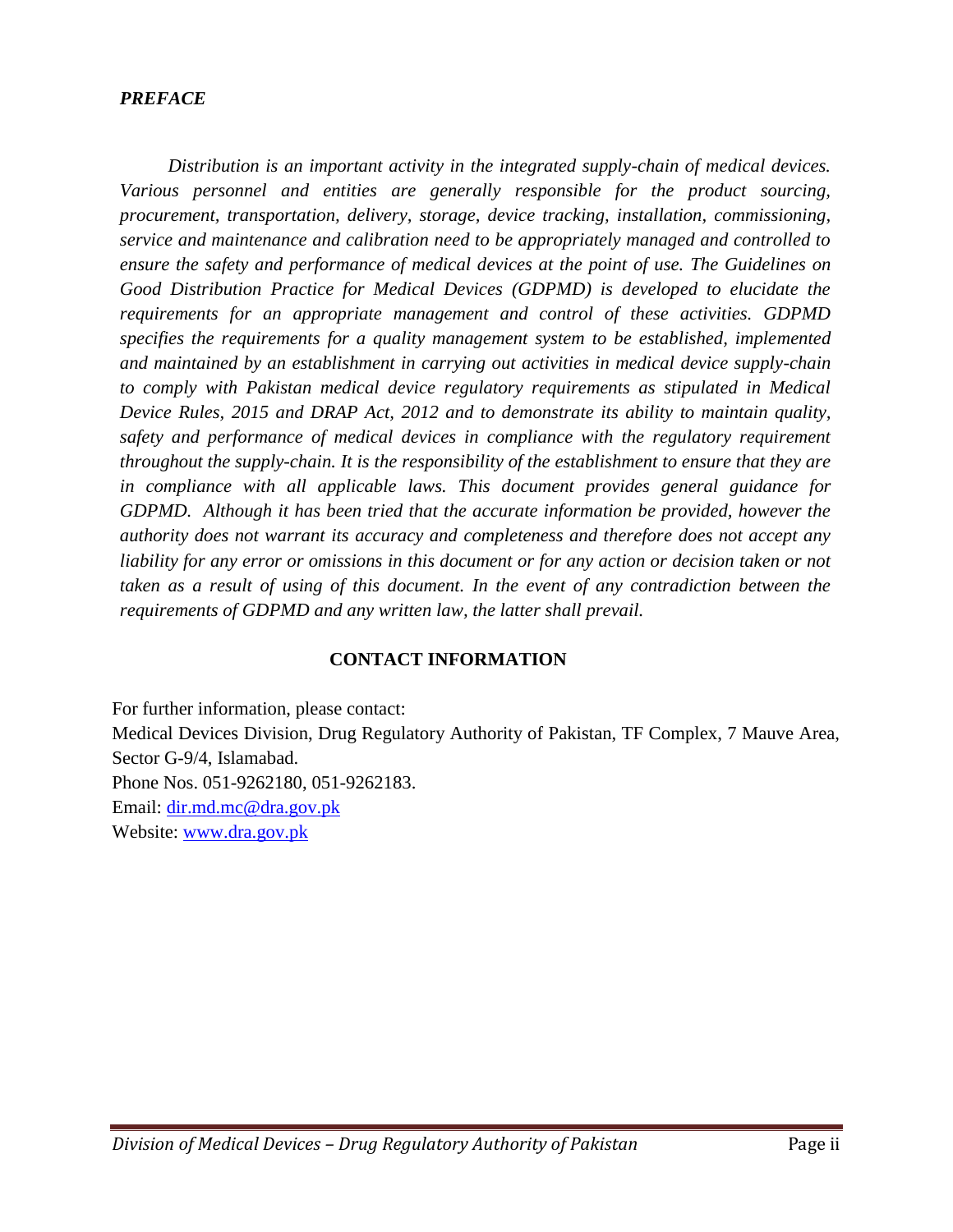# **CONTENTS**

| $\mathbf{1}$   | PRELIMINARY                                                 |
|----------------|-------------------------------------------------------------|
| 1.1            | Objective                                                   |
| 1.2            | Scope and Application                                       |
| 2.             | <b>QUALITY MANAGEMENT SYSTEM</b>                            |
| 2.1            | <b>General Requirement</b>                                  |
| 2.2            | <b>Control of Documents and Record</b>                      |
| 2.3            | Complaints                                                  |
| 2.4            | Field Corrective Action (FCA) and Field Safety Notice (FSN) |
| 2.5            | Recall and Return                                           |
| 2.6            | Disposal of medical devices                                 |
| 2.7            | Internal Check System, Management Input and Output Review   |
| 2.8            | Corrective and Preventive Action                            |
| 3              | RESOURCE MANAGEMENT                                         |
| 3.1            | Personnel                                                   |
| 3.2            | Training                                                    |
| 3.3            | <b>Responsibility and Authority</b>                         |
| 3.4            | Designated person                                           |
| 3.5            | Premises and Facilities                                     |
| 3.6            | <b>Cleanliness and Pest Control</b>                         |
| 3.7            | Calibration                                                 |
| $\overline{4}$ | <b>AUTHORIZATION</b>                                        |
| 5              | SITE MASTER FILE.                                           |
| 6              | STORAGE AND STOCK HANDLING, TRACEABILITY & SUPPLY CHAIN     |
|                | <b>MANAGEMENT</b>                                           |
| 6.1            | <b>Installation and Servicing</b>                           |
| 7              | SEGREGATION OF COUNTERFEIT, ADULTERATED, MISBRANDED,        |
|                | SPURIOUS AND SUBSTANDARD MEDICAL DEVICES                    |
| 8              | <b>OUTSOURCE ACTIVITIES</b>                                 |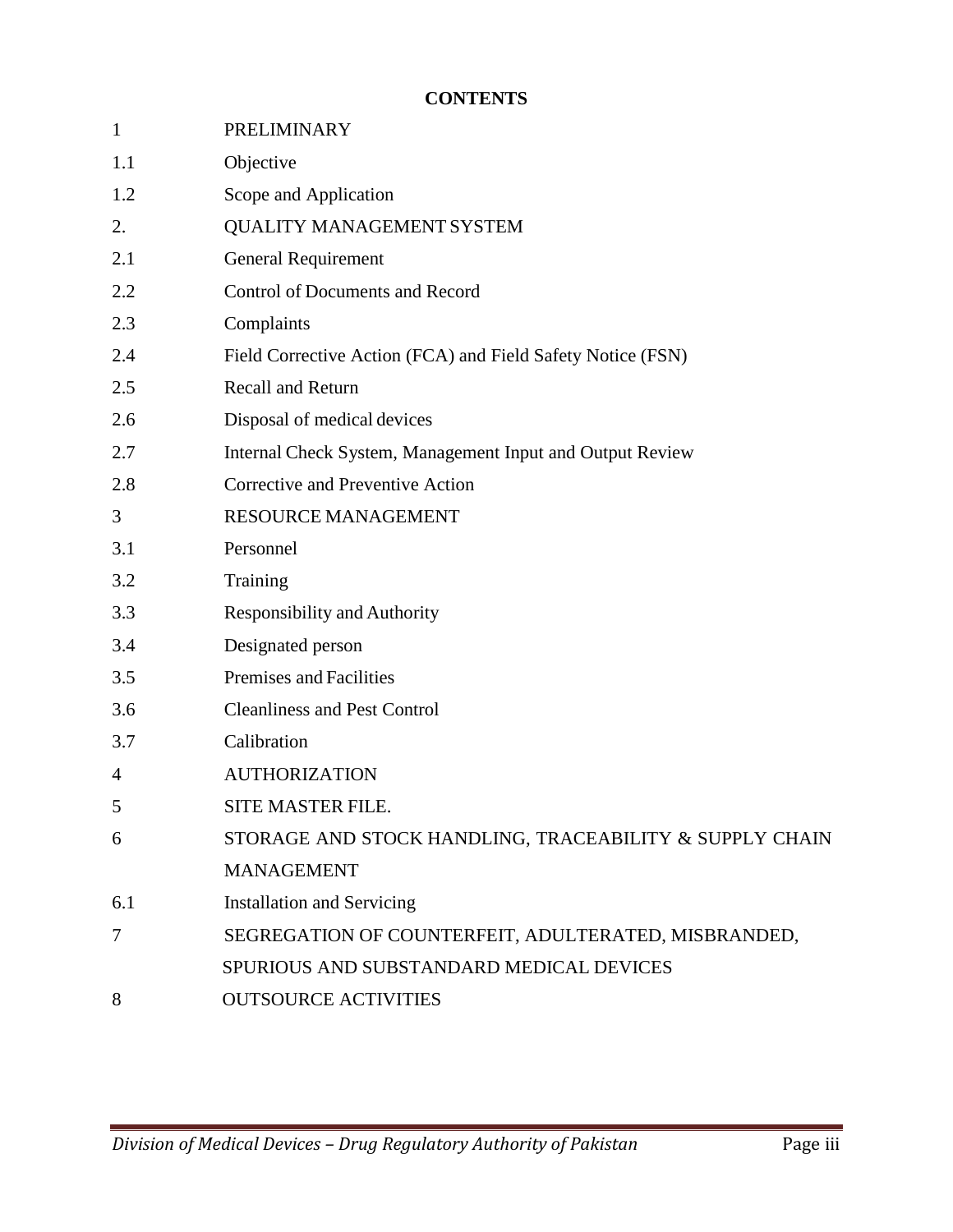## **1. PRELIMINARY**

### **1.1 Objective**

The objective of this document is to ensure the quality, safety and performance of medical device during all aspects of medical device supply-chain, which include, but not limited to procurement, storage, transportation, delivery, installation, commissioning, service and maintenance, calibration and after sale service, tracking, documentation and recordkeeping practices.

## **1.2 Scope and Application**

This document is applicable to all parties involved in the supply-chain of medical device, covering authorized representatives of foreign manufacturers, importers or distributors of medical devices in Pakistan .

The design and implementation of GDPMD by an establishment is dependent on the types, categories and classification of medical device, size and structure of the establishment and the processes employed. If any requirement in GDPMD is not applicable due to the type, category and classification of the medical device and supply-chain activities, a justification has to be provided for exclusion from fulfillment of that particular requirement.

## **2. QUALITY MANAGEMENT SYSTEM**

## **2.1 General Requirement:**

The establishment shall establish, document, implement and maintain a quality management system in accordance to the requirements of GDPMD.

Where an establishment chooses to outsource any activity that may affect the quality of medical devices, the establishment shall ensure control over such processes.

The documentation required include:

- (i) a site master file,
- (ii) documented procedures required by the GDPMD,
- (iii) documents needed by the establishment to ensure the effective planning, operation and control of its processes,
- (iv) records required by the GDPMD, and
- (v) any other documentation specified by the regulatory authority.

## **2.2 Control of Documents and Records**

Documents required for GDPMD shall be controlled and records for each purchase and sale, showing the date of purchase and supply, name of medical device, quantity received and supplied and name and address of supplier or consignee shall be established and maintained to provide evidence of conformity to requirements of GDPMD. Record shall be legible, readily identifiable and retrievable.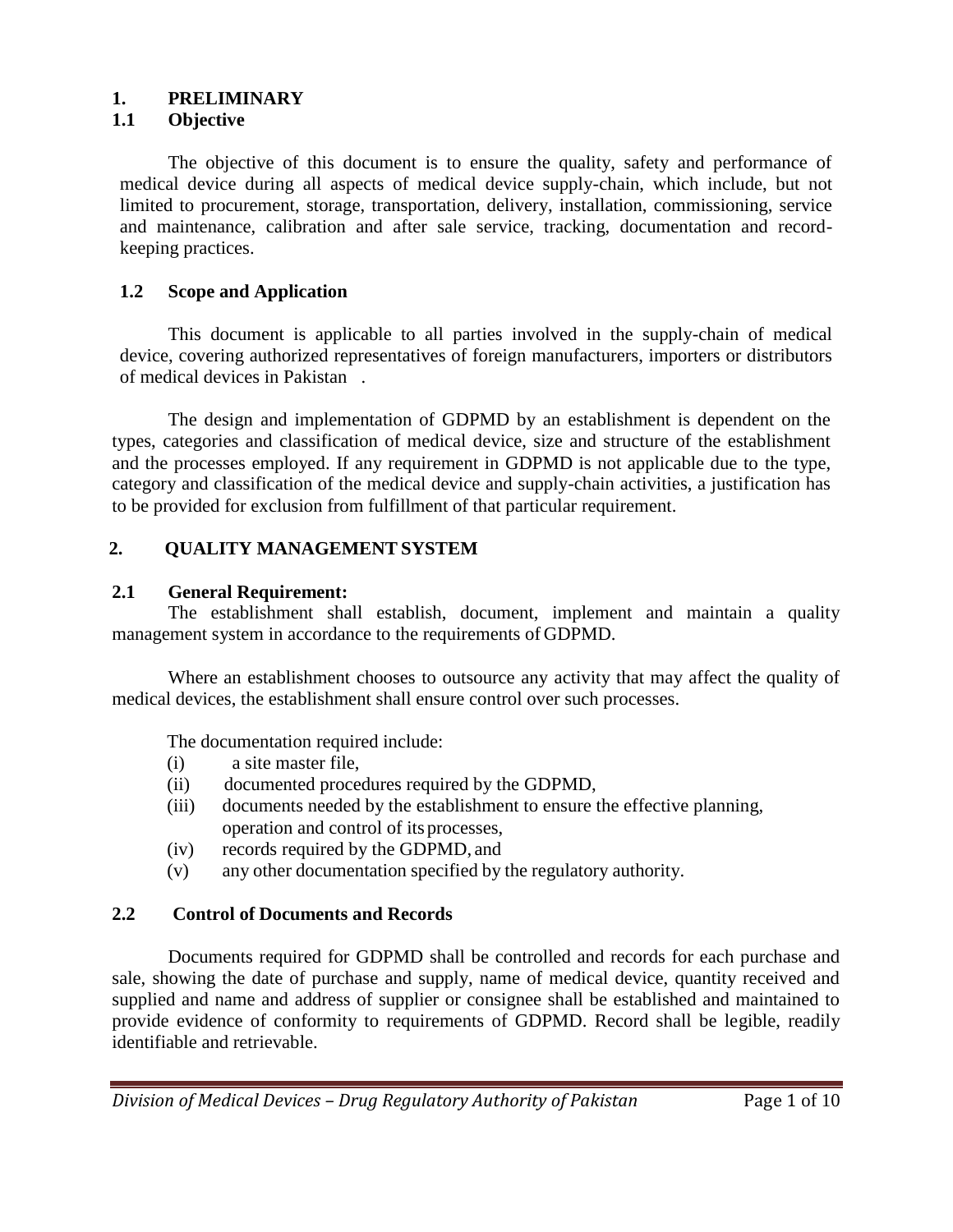A documented procedure shall be established for the identification, storage, protection, retrieval, retention time and disposal of record.

The establishment shall retain the record for a period of time:-

- (i) specified by relevant regulatory requirements,or
- (ii) at least equivalent to the lifetime of the medical device as defined by the product owner of the medical devices, whichever is the longest.

All documents shall be prepared, approved, signed and dated by an appropriate authorized person(s).

Documents shall be reviewed regularly and kept up-to-date. If a document has been revised, a control system shall be established to prevent the unintended use of the superseded version.

Where an electronic record system is used in place of a paper-based system, the system utilized should have built-in checks and balances to ensure the integrity of the record and to protect against unauthorized entries and the system should also incorporate audit trails for tracking changes.

Records providing traceability of medical devices from supplier and to the customers shall be maintained.

## **2.3 Complaints**

The establishment shall establish a documented procedure for handling of all written and oral complaints regarding medical devices and record should be established.

The procedure for handling complaints shall ensure that the complaints received are investigated and followed through, and that corrective actions are taken to prevent repeated complaints, and, where a decision is made to recall the medical device, the details of the recall. Any report of adverse event which requires regulatory reporting shall be reported to the regulatory authority as per procedure and regulatory requirements.

Records of the complaint, investigation and any subsequent actions taken shall be maintained.

The investigation should take into consideration the condition and circumstances under which the medical device was distributed, stored and used.

## **2.4 Field Corrective Action (FCA) and Field Safety Notice (FSN)**

**"Field Corrective Action (FCA)"** is an action taken by a manufacturer to reduce a risk of death or serious deterioration in the state of health associated with the use of a medical device.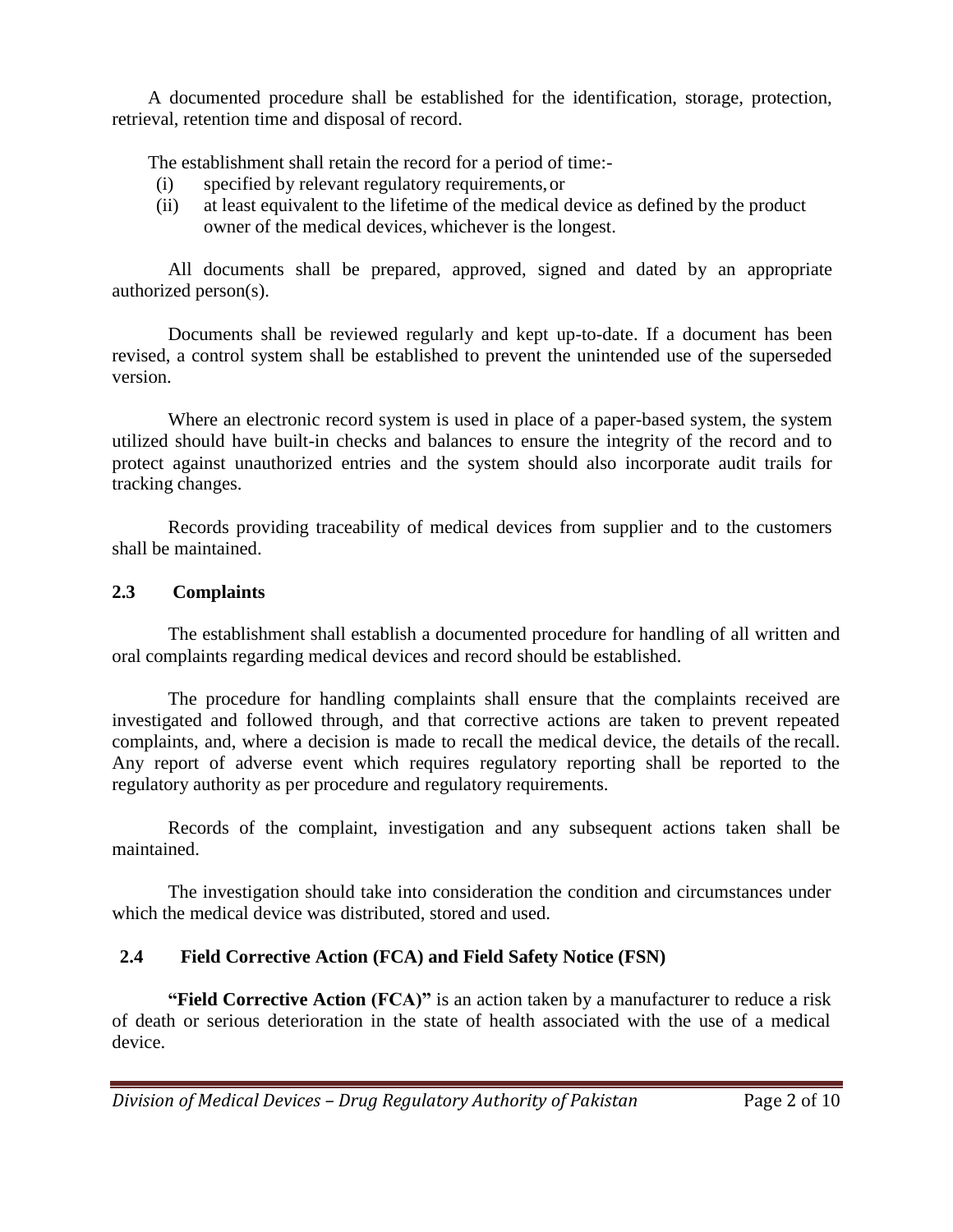**"Field Safety Notice (FSN)"** means a communication sent out by a manufacturer or its representative to the device users in relation to a FCA.

The establishment shall—

- (i) establish documented procedures for handling of FCA and FSN
- (ii) define the responsibilities for planning, conducting and reporting of corrective actions in the documented procedure;
- (iii) establish in writing a recall or withdrawal procedure in consultation with manufacturer
- (iv) inform the MDB prior to execution of FCA and FSN
- (v) inform all customers to whom the medical device was distributed with the appropriate degree of urgency;
- (vi) inform overseas counterparts on the FCA and FSN if the medical devices are exported;
- (vii) request that the affected medical devices be removed immediately from usable stock and stored separately in a secure area until they are disposed of accordingly; and
- (viii) maintain records of all actions taken in connection with the FCA and FSN.

The establishment shall establish documented procedure for incident/problem reporting to comply with the regulatory requirements, which include—

- (i) the identification of the nature of the incident/problem;
- (ii)the investigation;
- (iii) the evaluation and analysis; and
- (iv) the action to be taken.

Corrective actions as applicable shall be taken after final report.

## **2.5 Recall and Return**

The establishment shall—

- (i) establish a documented procedure to effectively and promptly recall and return medical device known or suspected to be defective;
- (ii) ensure that the system comply with the regulatory requirements;
- (iii) the manufacturer and/or authorized representative shall be informed in the event of a recall;
- (iv) where a recall is instituted by an entity other than the manufacturer and/or authorized representative, consultation with the manufacturer and/or authorized representative should, where possible, take place before the recall is instituted;
- (v) recall information shall be reported to the MDB.
- (vi) All returned medical devices shall be segregated apart from saleable stock to prevent redistribution until a decision has been reached regarding their disposal and treated as nonconforming product.

Some criteria for medical devices to be returned to saleable stock are:-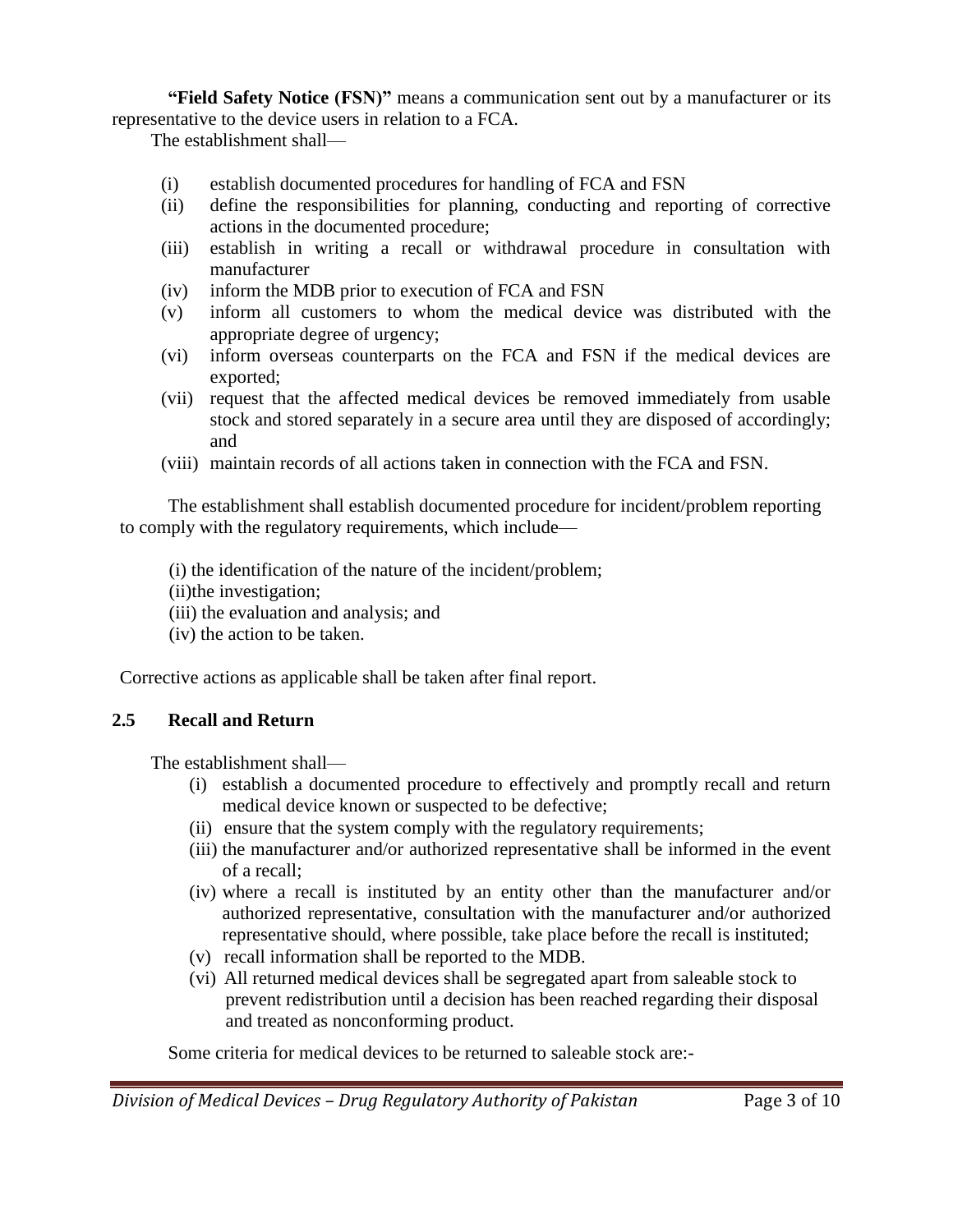- (i) The medical devices are in their original unopened containers and in good condition;
- (ii) It is known that the medical devices have been stored and handled under proper conditions;
- (iii) The remaining shelf life period is acceptable; and
- (iv) The medical devices have been examined and assessed by appropriate personnel. This assessment should take into account the nature of the medical device, any special storage conditions required, and the time that has elapsed since it was distributed. Special attention should be given to thermo-labile medical devices. Advice should be sought from the product owner as necessary.

The returned medical devices should only be formally released to saleable stock, following a satisfactory quality re-evaluation by a nominated, responsible person.

Medical devices returned to saleable stock should be placed in accordance with the stock rotation system established.

## **2.6 Disposal of Medical Devices**

The establishment shall establish a documented procedure for the disposal of medical devices, keeping in view the regulatory requirements.

If the medical devices have not been immediately sent for disposal, they shall be kept in a clearly segregated area and identified so that they will not be sold inadvertently or contaminate other medical devices.

Control should be established to ensure that:-

- (i) the status is clearly identified;
- (ii) the products cannot re-enter the distribution system, and;
- (iii) it is disposed of safely.

## **2.7 Internal Check System, Management Input and Output Review**

The establishment shall establish internal check system to monitor the implementation of and compliance with the requirements of GDPMD.

Internal checking should normally be conducted once a year.

The result of the checking is usually stated in a written report indicating the nonconformities found. Timely action should be taken to eliminate the nonconformities and their causes. The checking results should be communicated to management for review.

The establishment top management should identify, review and implement any changes necessary to ensure and maintain the continued suitability and effectiveness of the quality system through the use of the quality policy, quality objectives, checking results, analysis of data, corrective and preventive actions and management review. This review shall include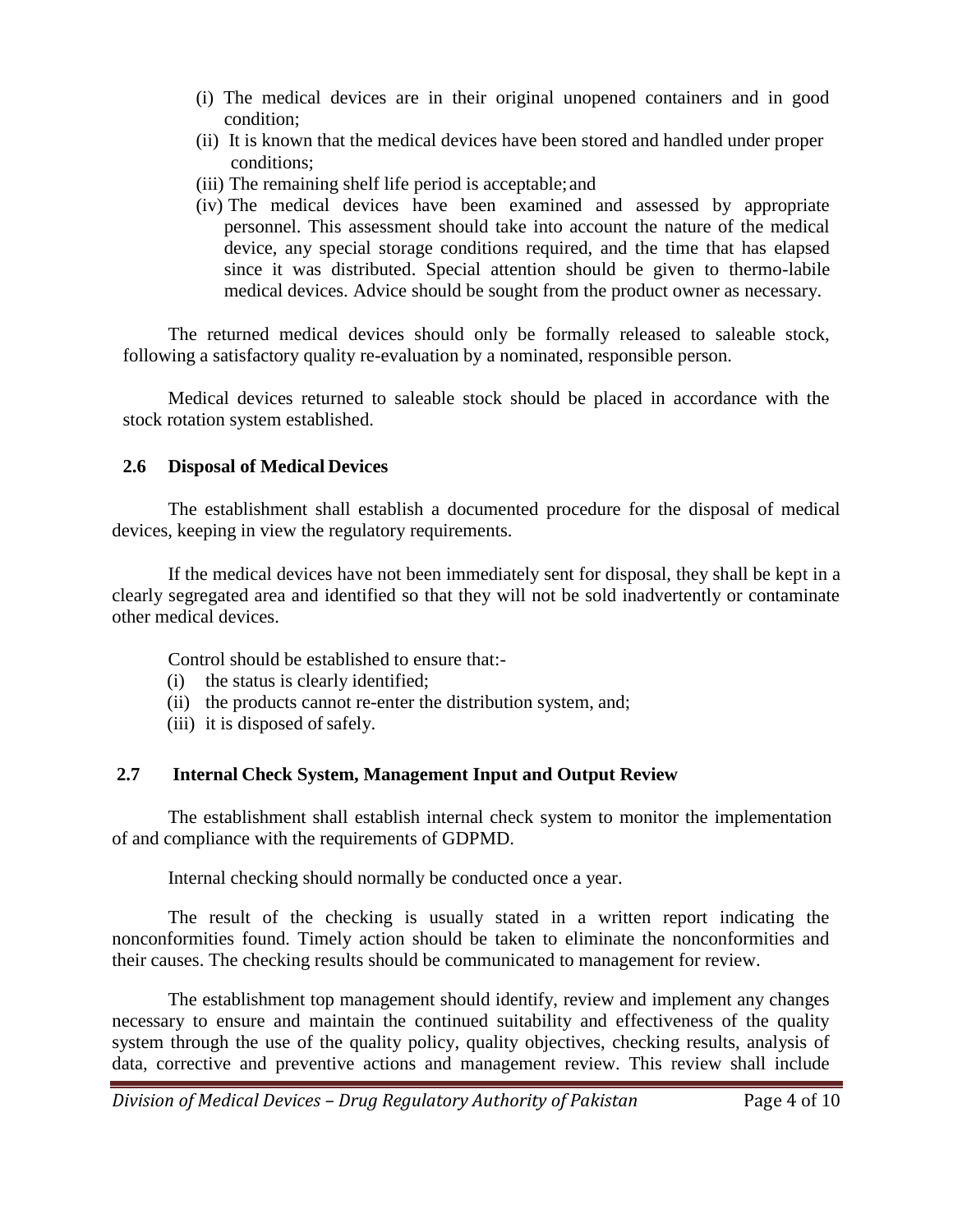assessing opportunities for improvement and the need for changes to the quality management system.

Records from management reviews shall be maintained.

The input to management review may also include information on:

- (i) customer complaints/feedback;
- (ii) surveillance and vigilance activities including field corrective actions, advisory notes, recalls and adverse event /incident reporting;
- (iii) feedback from manufacturer;
- (iv) feedback and directives from the authority;
- (v) status of preventive and corrective actions;
- (vi) changes that could affect the GDPMD regulatory compliance system; and
- (vii) recommendations for compliance.

The output from the management review shall include any decision and action related to:-

- (i) the corrective and preventive actions required; and
- (ii) the effectiveness of the GDPMD regulatory compliance system and its compliance with the regulatory requirements.

Records of the management review should include the identity of those taking part in the review and all points of the review including description of any corrective or preventive action to be taken. For any action determined, the responsibility for such actions, the resources, target dates for completion, etc should be identified.

## **2.8 Corrective and Preventive Action**

For corrective actions, The establishment shall—

- (i) take action to eliminate the cause of nonconformities in order to comply with GDPMD and regulatory requirements; and
- (ii) establish a documented procedure to define requirements for:
	- reviewing nonconformities (including customer complaints);
	- determining the causes of nonconformities;
	- evaluating the need for action to ensure that nonconformities do not recur;
	- determining and implementing action needed, including, if appropriate, updating documentation,
	- recording of the results of any investigation and of action taken; and
	- reviewing the corrective action taken and its compliance with GDPMD and regulatory requirements.

For preventive actions, The establishment shall—

(i) determine proactive action to eliminate the causes of potential nonconformities in order to comply with GDPMD and regulatory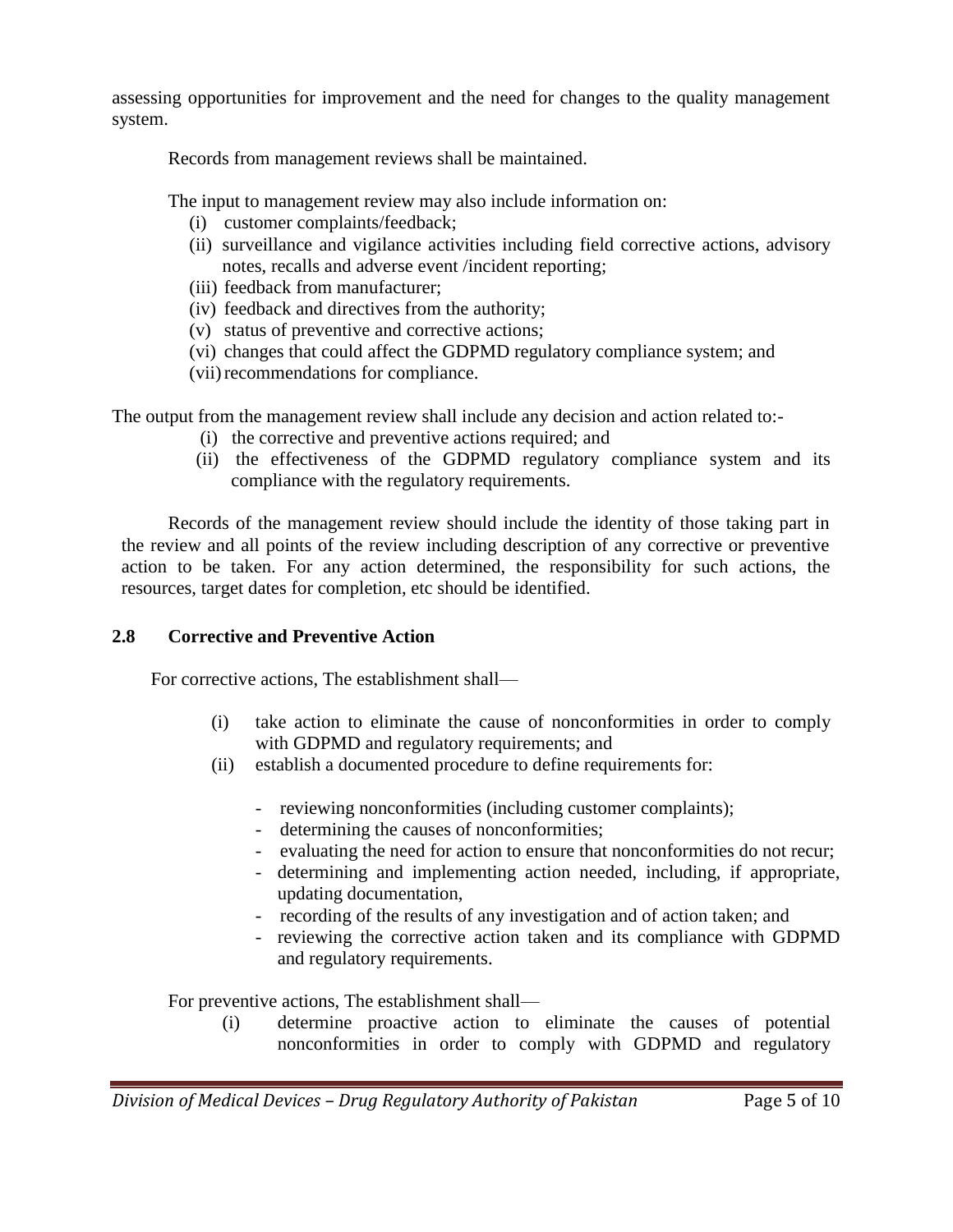requirements and preventive actions shall be appropriate to the effects of the potential problems; and

- (ii) establish a documented procedure to define requirements for—
	- determining potential nonconformities and their causes;
	- evaluating the need for action to prevent occurrence of nonconformities;
	- determining and implementing action needed;
	- recording of the results of any investigations and of action taken;
	- and reviewing preventive action taken and its effectiveness.

## **3 RESOURCE MANAGEMENT**

#### **3.1 Personnel**

Personnel working at the premises shall be sufficient for complying GDPMD. Qualified person shall possess the prescribed qualification.

## **3.2 Training**

The establishment shall

- (i) provide training to key personnel to satisfyneeds, and
- (ii) maintain training record.

Training for personnel will be tailored to the person's assignment. Typical training and education should cover the:

- (i) nature of activities,
- (ii) health, safety and environmentalregulations and/or regulatory body related requirements,
- (iii) establishment's policies,
- (iv) function of the personnel, and
- (v) procedures and instructions of relevance topersonnel.
- (vi) Special training may be necessary for personnel dealing with certain categories of substances/materials such as chemicals, biological, radiation emitting or energy source components and products.

## **3.3 Responsibility and Authority**

The establishment shall ensure that responsibilities and authorities are defined, documented and communicated within the establishment. This should be documented in site master file as well.

## **3.4 Designated person**

The establishment shall appoint designated person who, irrespective of other responsibilities, shall have the ultimate responsibility of: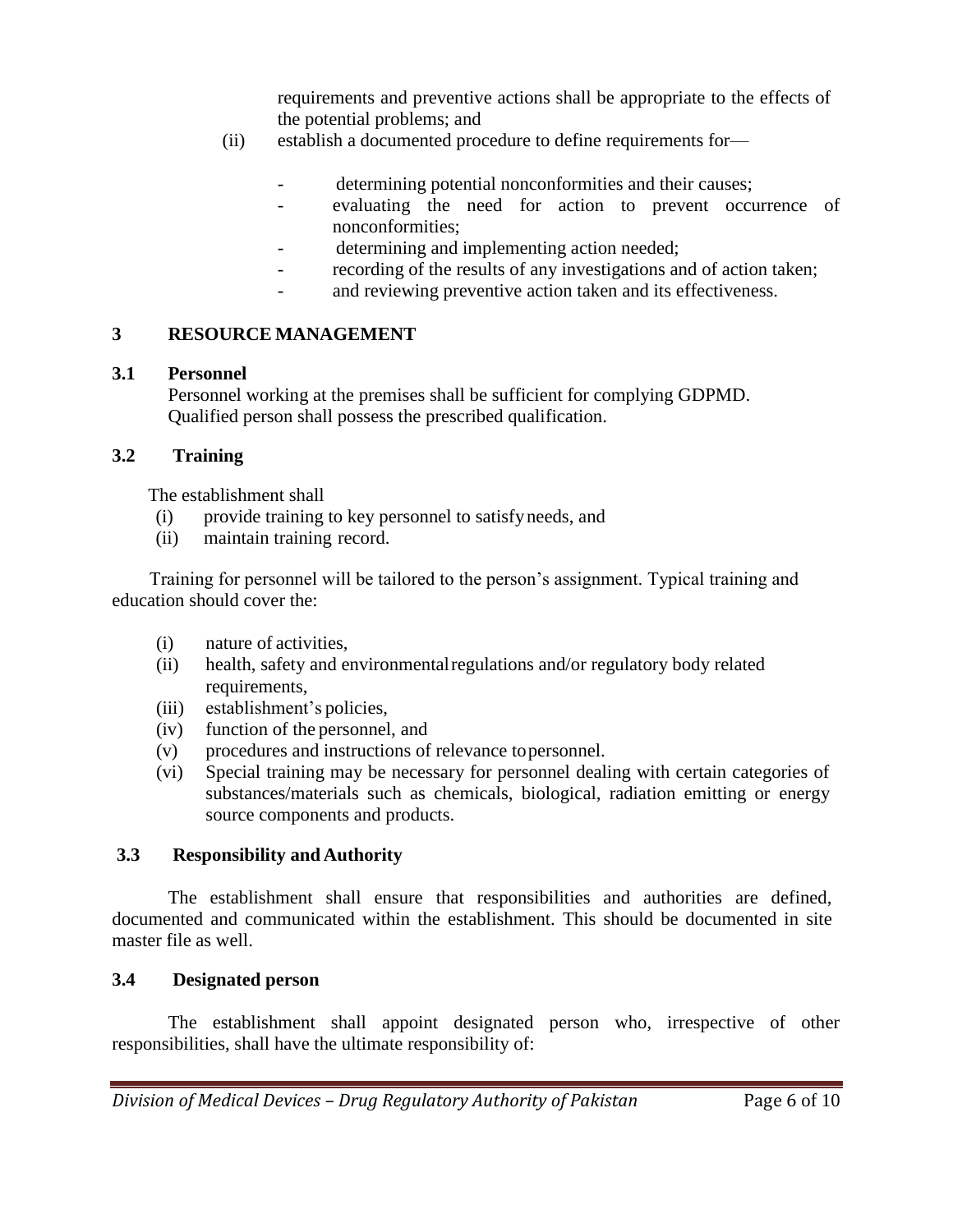- (i) Ensuring that processes needed for the quality management system are established, implemented andmaintained and reporting to top management on the performance of the quality management system and any need for improvement, and
- (ii) Ensuring the promotion of awareness of regulatory and customer requirements throughout the establishment and liaising with external parties on matters relating to the quality managementsystem and regulatory requirements.

## **3.5 Premises and Facilities.**

The establishment shall ensure that the premises and equipment used are suitable and adequate to ensure proper conservation and distribution of medical devices. Fire extinguishers, smoke detector etc for control of fire shall be available. Storage areas should be cleaned and accumulated waste removed at regular intervals. The frequency and methods of cleaning the premises and areas should be recorded. No smoking, eating and drinking should be permitted in areas used for storage and handling of medical devices.

Buildings should protect medical devices from contamination and deterioration, including protection from excessive heat or undue exposure to direct sunlight.

Premises should be constructed, serviced and maintained regularly to protect stored medical devices from all potentially harmful influences such as undue variations of temperature and humidity.

#### **3.6 Cleanliness and Pest Control**

The establishment shall establish documented procedure for cleaning of premises including frequency and methods. Records of cleaning shall be maintained.

The establishment shall document and ensure a pest control mechanism to identify and prevent pest infestation.

Record of pest control mechanism shall be maintained.

## **3.7 Calibration**

The instruments used for measuring and monitoring temperature and humidity shall be calibrated or verified for accuracy from accredited laboratories at defined intervals, or prior to use and the results of such calibrations or verifications shall be recorded and retained.

#### 4 **AUTHORIZATION**

The establishment shall—

(i) obtain appropriate authorization to become authorized representative, importer or distributor of medical devices; and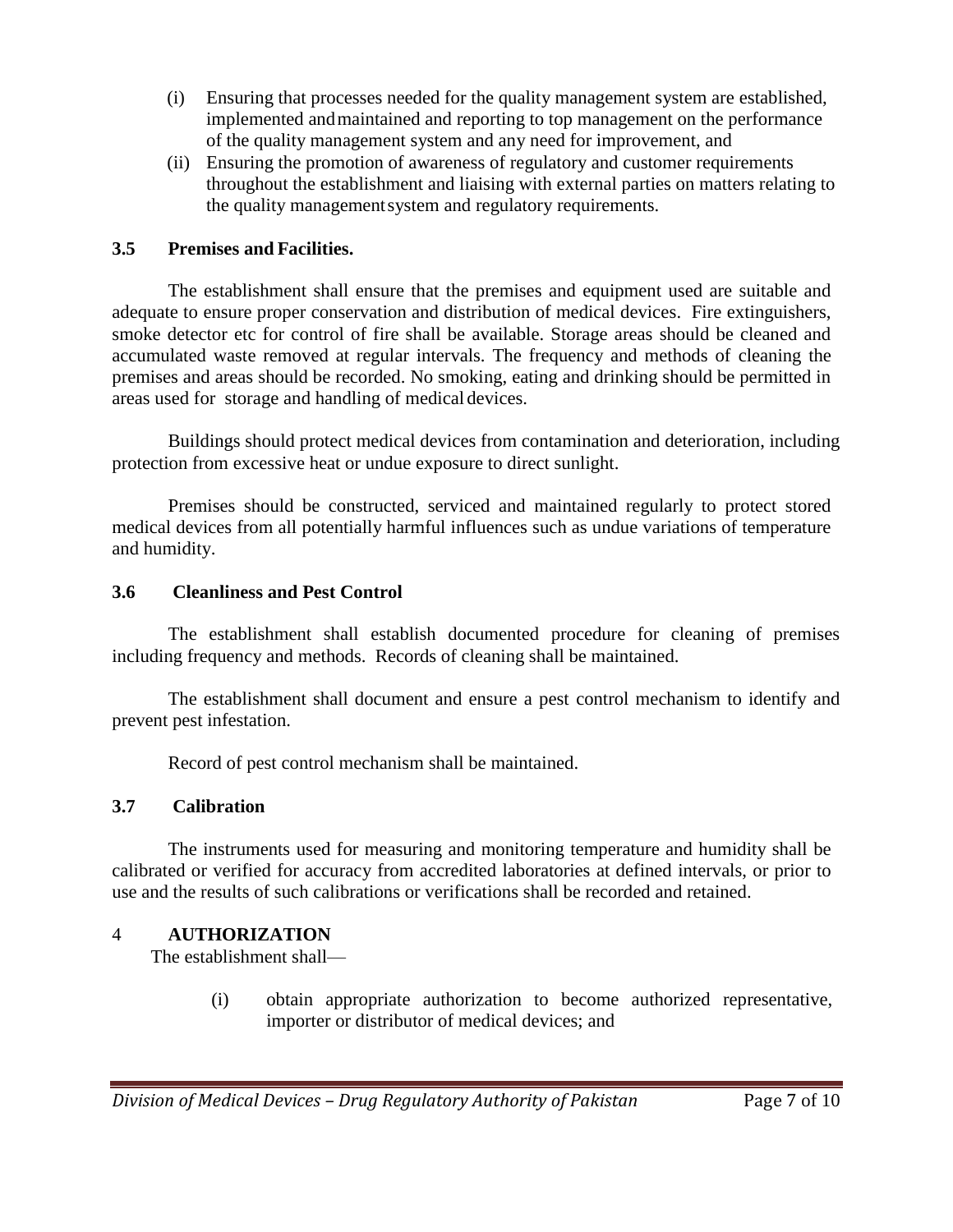(ii) establish and maintain written agreement with the relevant party regarding supply of information required for regulatory matters relating to medical devices it deals with.

## **5 SITE MASTER FILE.**

The establishment shall establish and maintain a Site Master File as per format approved by the MDB.

## **6 STORAGE AND STOCK HANDLING, TRACEABILITY AND SUPPLY CHAIN MANAGEMENT**

- The establishment shall provide suitable and adequate storage to ensure proper conservation of the medical devices and shall provide back up for electricity to ensure proper conservation of the medical devices during electric load shedding, wherever required.
- The establishment shall ensure proper receipt of medical devices.
- Medical devices requiring special storage conditions (e.g. temperature and/or humidity or narcotics requiring additional security measures) should be placed in separate areas equipped to provide the desired conditions. A list of such medical devices should be maintained and the medical devices properly identified. Storage conditions shall be monitored and recorded periodically and Records shall be maintained. During transportation special measure should be taken to maintain conditioned required to prevent effect on the integrity and quality of the medical devices.
- There should be adequate storage areas, and where applicable, physically separated zones for the orderly segregation of saleable stock, quarantined, expired, rejected/damaged, recalled and returned medical devices ensured, stored off the ground and suitably spaced having adequate lighting and ventilation.
- Appropriate and suitable storage conditions should be provided for hazardous, sensitive and dangerous materials such as combustible liquids and solids, pressurized gases, highly toxic and radioactive substances.
- Adequate precautions should be taken against spillage or breakage, attack by microorganisms, contamination and cross-contamination.
- Where controlled environmental storage conditions are required, these conditions should be continuously monitored and documented. The actual storage temperature should be expressed quantitatively. Where the storage temperature is not expressed quantitatively or stated (in terms of a range) on the labels of the registered medical device.
- The establishment shall establish a system to ensure stock rotation with proper label information.
- The expired medical devices shall be disposed of as per procedure in this guidance document.
- Medical devices bearing an expiry date must not be received or supplied close to or after the expiry date such that this date is likely to occur before the consumer uses the medical devices.
- All labels and containers of medical devices should not be altered, tampered or changed.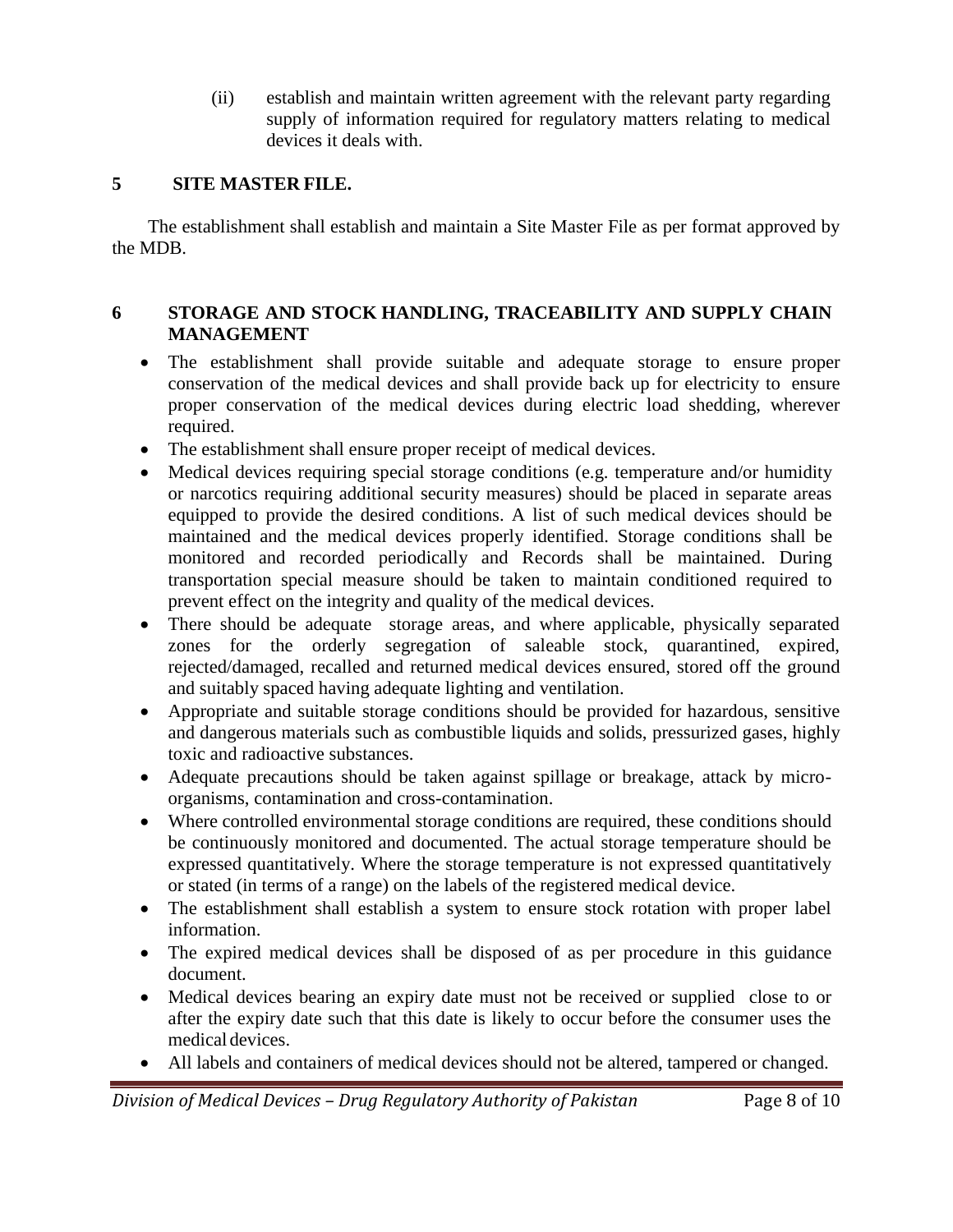The establishment shall establish adequate methods of transportation and deliveries should be made only to authorized wholesalers, distributors or person to achieve safe and secure delivery of all medical devices from their point of collection to their point of delivery.

Medical devices shall be transported in such a way that:-

- (i) their identification is not lost;
- (ii) they do not contaminate, and are not contaminated by, other medical devices or materials/substances;
- (iii) adequate precautions are taken against spillage, breakage or theft;
- (iv) they are secure and not subjected to unacceptable degrees of heat, cold, light, moisture or other adverse influence, or to attack by microorganisms and pests.

## **6.1 Installation and Servicing**

The establishment shall where applicable—

- (i) establish and maintain documented procedures, work instructions and reference materials, tools and test equipment and reference measurement procedures, for performing servicing activities including calibration, repair, maintenance and verifying that they meet the regulatory requirements and applicable standards;
- (ii) establish documented requirements which contain acceptance criteria for installation, testing and commissioning of the medical device;
- (iii) establish installation qualification and maintain adequate installation and inspection instructions for medical devices requiring specified installation requirements, and where appropriate, test procedures;
- (iv) ensure proper installation, testing and commissioning;
- (v) ensure equipment used for testing, maintenance and conservation of medical devices are calibrated or verified at specific intervals;
- (vi) ensure the calibration and maintenance of test equipment conforms to the applicable standards; and
- (vii) maintain testing and commissioning, installation, calibration and maintenance service records.

The establishment shall, as appropriate—

- (i) establish an appropriate technical support which include maintenance service, training, calibration, management of spare parts, workshop setup and management;
- (ii) establish maintenance management mechanism to support the customers;
- (iii) ensure the technical and maintenance support services for active medical devices conform to the applicable regulatory requirements.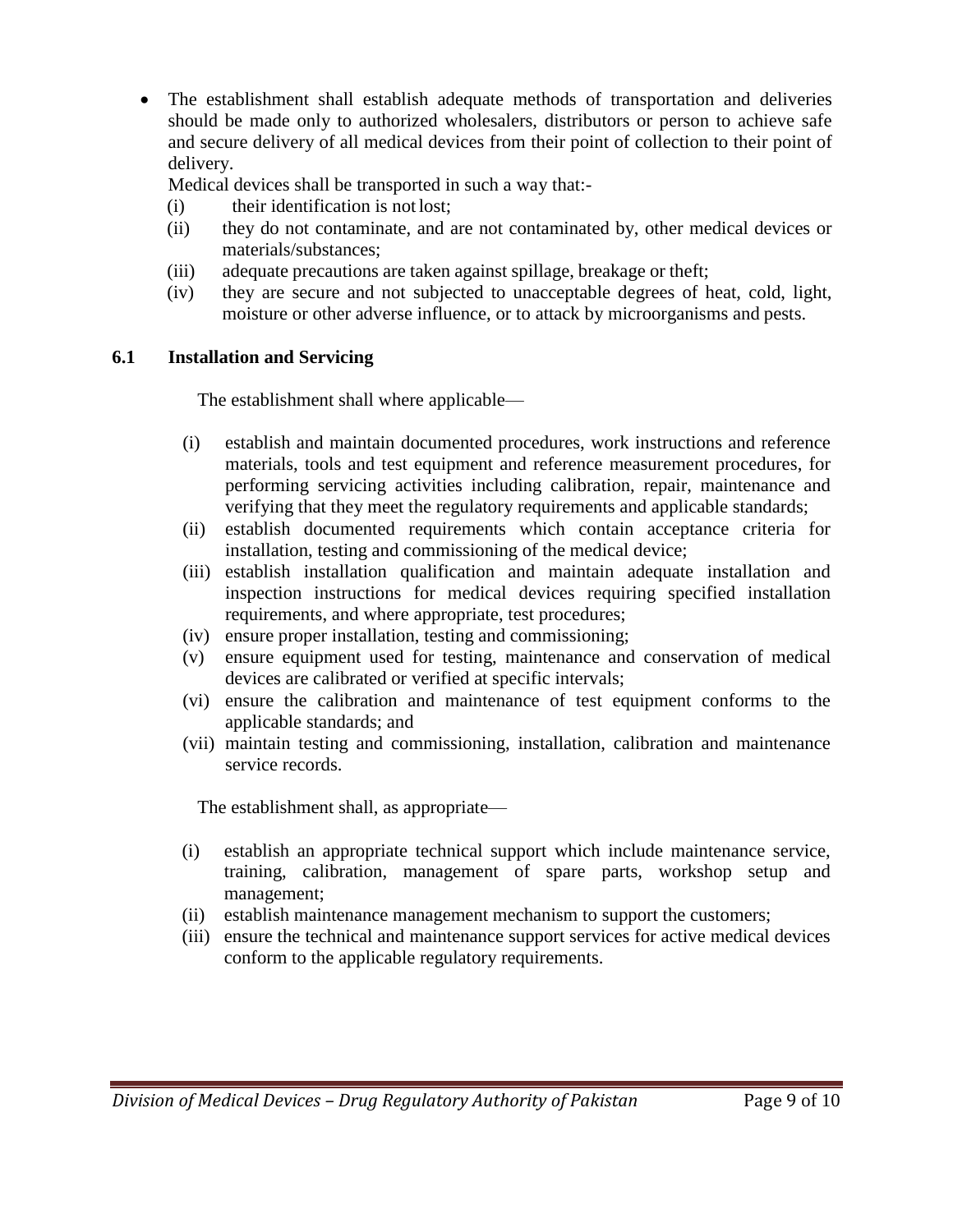### **7. SEGREGATION OF COUNTERFEIT, ADULTERATED, MISBRANDED, SPURIOUS AND SUBSTANDARD MEDICAL DEVICES**

 Counterfeit, adulterated, misbranded, spurious and substandard medical devices, if found in the distribution network, shall be physically segregated from other medical devices to avoid any confusion. These shall be clearly labelled as "Not for Sale" or in other similar phrases/words.

Appropriate corrective measures should be undertaken for identified counterfeit, adulterate, misbranded, spurious or substandard medical device, which includes but are not limited to the following:-

- (i) Segregation/quarantine of these medicaldevices,
- (ii) Investigation of supply chain breach.

Communication is required to all affected wholesalers / distributors / retailers / consignees possibly supplied with these medical devices prior to notification to the regulatory authority for such communication

## **8. OUTSOURCE ACTIVITIES**

Where the establishment outsources any process within the scope of the GDPMD, the establishment shall ensure control over such processes. Certain processes such as cleaning, pest control, transportation etc may be outsourced to third party service providers.

The establishment shall establish requirements to ensure that the outsourced activities conform to specified requirements.